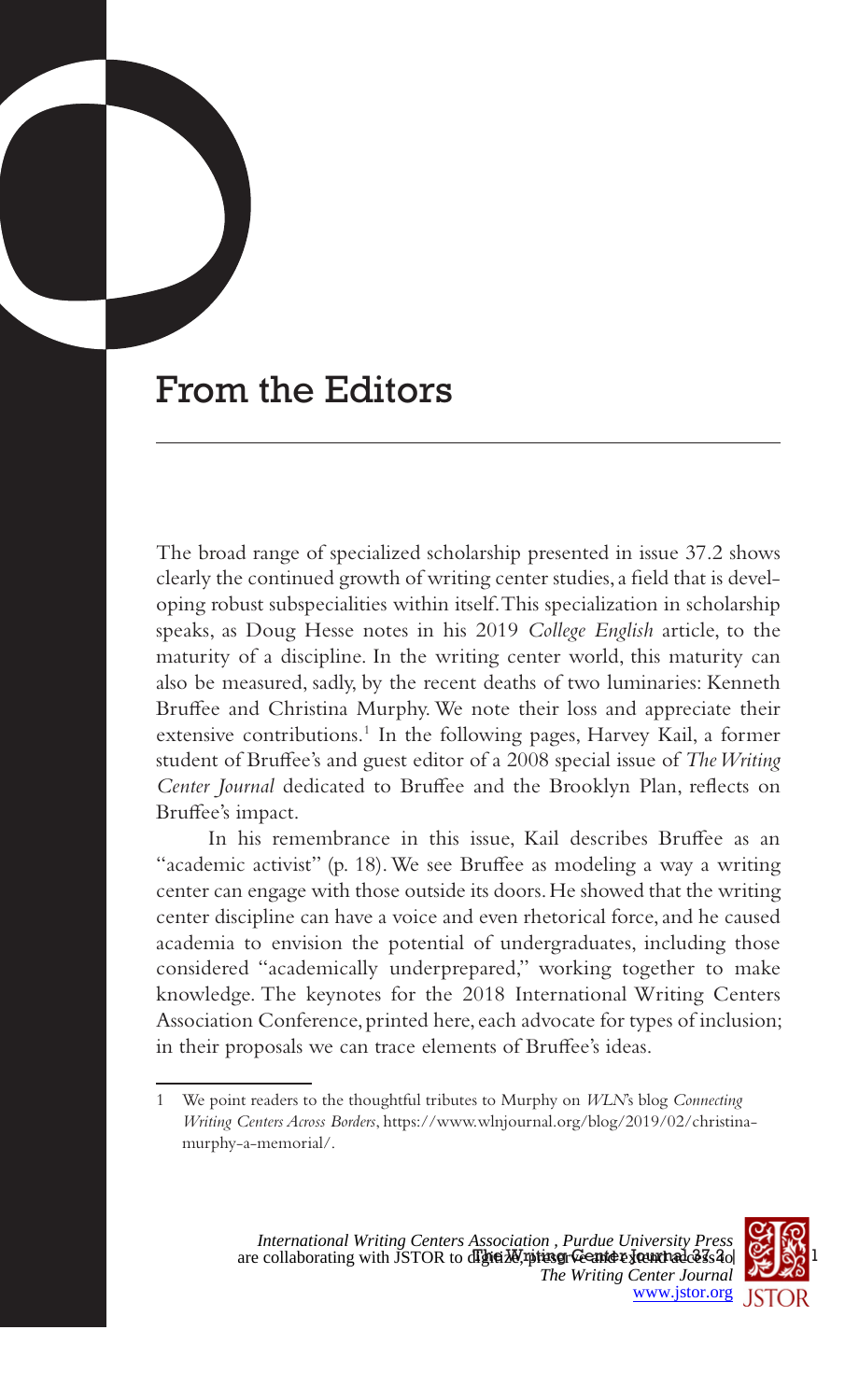The concept of writing centers as activist spaces is certainly not a new one, but we are struck by the confluence of several things: Kail's description of Bruffee as an academic activist; the recent considerations, unfurling in academic journals and the contemporary press, of the role of print journals; and the new direction for journals called for by one of this issue's book reviewers. In his review of Elisabeth Buck's *Open-Access, Multimodality, and Writing Center Studies*, J. Michael Rifenburg calls for an external operations editor, who would collaborate with authors to distribute and more effectively communicate their work to the broader public. We wonder how the implementation of Rifenburg's idea could address some of Hesse's concerns about an "erosion of faith in the whole enterprise [academia], especially as a public good" (2019, p. 394).

It sometimes feels easiest in editorial introductions to celebrate the accomplishments of the field. However, we recognize the need for more nuance in the field's understanding of what makes an activist writing center and for more complexity in how we conduct research and with whom. As editors, we continue to invite submissions, conceived from many angles, that take on this work, even as we acknowledge its unending, challenging, and thereby exhausting nature. This multidisciplinary approach is important if we are truly to enact the diversity our keynotes promote, and even expand the activism Bruffee began.

We are therefore excited to showcase, in a revised, printed form, the keynotes from the 2018 IWCA conference. Kendra L. Mitchell and Robert E. Randolph's "A Page from Our Book: Social Justice Lessons from the HBCU Writing Center" reflects powerfully on race, racism, marginalization, citizenship, language, and intersectionality, underscoring the whiteness of our field and calling for—and moving towards—theory and practice that is more deliberate and inclusive. We note resonances with Asao Inoue's 2019 CCCC Chair's Address, "How do we language so people stop killing each other, or what do we do about white language supremacy?" and the collective call, across the writing center and composition worlds, to foreground historically marginalized voices and to work more assertively to bridge divides, despite the discomfort often accompanying that work. The second keynote address, "Learning from/ in Middle East and North Africa Writing Centers: Negotiating Access and Diversity," brought together virtually Amy Hodges in Qatar, Lynne Ronesi in the United Arab Emirates, Amy Zenger in Lebanon, and the conference audience in Atlanta. Hodges, Ronesi, and Zenger's address also focuses on complicating conversations about diversity, particularly with respect to language and accessibility. Both keynotes ask writing center scholars and practitioners to expand the scope of their work institutionally, linguistically, and geographically. Both also build on the work of Nancy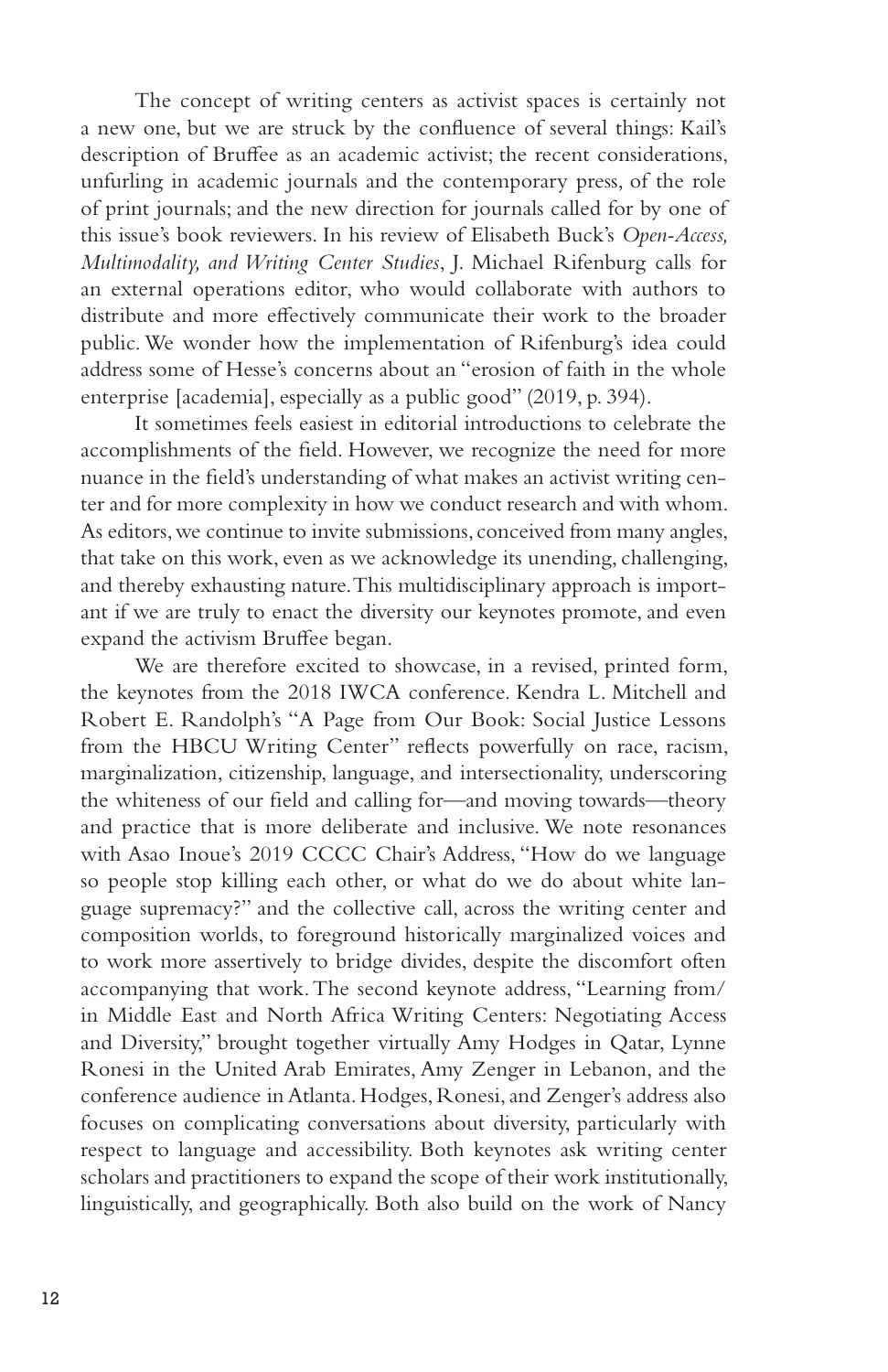Grimm's 1999 book *Good Intentions: Writing Center Work for Postmodern Times*, which continues to resonate with scholars as they negotiate the changing political landscape.

Following the keynotes, six articles highlight path-breaking research on a wide range of topics. Grant Eckstein's work explores two concepts perennially of interest to *WCJ* readers: tutorial directiveness and multilingual students. In his comparative empirical study based on more than 400 surveys, Eckstein finds that all writers report similar, directive tutorials, even as L1 writers expect reflectiveness, Generation 1.5 writers expect negotiation, and L2 writers expect directiveness.

Two articles draw on recent research in R. Mark Hall's 2018 IWCA award-winning book *Around the Texts of Writing Center Work*, which calls for scholars to look closely at writing center internal documents to make new discoveries. Candis Bond's article is a comparative study, examining first-generation and multigeneration students' needs for writing support as expressed in students' appointment forms and consultants' post-appointment reports. Analyzing hundreds of these forms, Bond finds that while consultants prioritize all writers' expressed concerns, the expressed concerns of first-generation students differ from their non-first-generation peers; and consultants provide different kinds of feedback to each group. Both Eckstein's and Bond's studies suggest the need for more attention to writers' backgrounds and potential biases in sessions, ideas our keynote authors would certainly endorse.

Rebecca Nowacek, Andy Hoffman, Carolyne Hurlburt, Lisa Lamson, Sareene Proodian, and Anna Scanlon likewise investigate hundreds of consultants' conference records, finding that changing the language that prompts these tutors' reports alters what is recorded. These authors demonstrate that more reflective prompts also inspire a broader culture of reflection and transfer of learning.

Like the article by Nowacek et al., another piece helps practitioners build a culture of research in their centers. Coauthors Joseph Cheatle, Kenlea Pebbles, Alexis Sargent, Colton Wansitler, Autumn Laws, Rachel Wahl, Michael Carroll, and Rohitha Edara reflect on the benefits and challenges of complex collaborations. Their narratives show how research conducted by a team of undergraduates, graduate students, and faculty has implications for community building, knowledge generation, and professional development.

Turning from evaluating the research process to encouraging current researchers, Nadine Fladd, Clare Bermingham, and Nicole Westlund Stewart explore different mechanisms for supporting graduate students' writerly lives. Because of the extended nature of graduate-level projects and students' in-term obligations, dissertation boot camps have emerged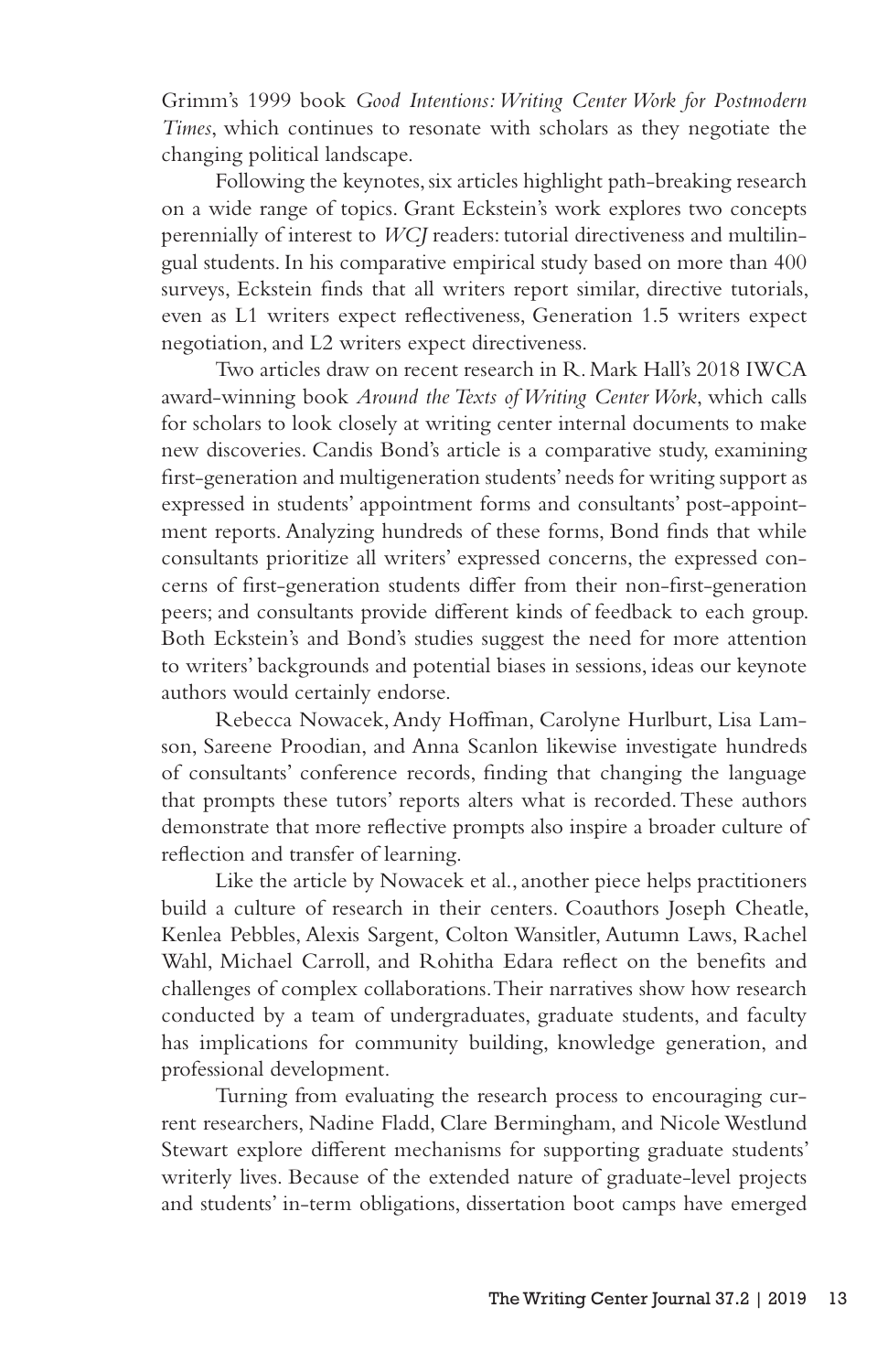as a primary mode of support. Examining survey data from boot-camp participants, the authors find that three dissertation boot-camp models online, retreat, and sustained—all lowered anxiety and procrastination and boosted self-confidence, goal setting, and the number of days spent writing each week.

Julia Bleakney and Sarah Peterson Pittock rethink Jo Mackiewicz and Isabelle Thompson's linguistics-based work in order to measure student revision. Bleakney and Pittock examine how tutor talk is linked to the extent of first-year writers' revisions of their work. Analyzing 10 sessions, the authors categorize hundreds of moments of tutor talk and show how students consequently revise; the article's case studies demonstrate how, in the most successful sessions, motivational and cognitive scaffolding and instruction lead writers to transfer writing center learning to their own revision process.

We close with the introduction of an important addition to our editorial team. We are delighted to have Steve Price, former *WCJ* coeditor, rejoining the journal in a new role. He is the journal's first-ever book-review editor, and in this capacity, he takes a long view of the field's evolution. Steve introduces his vision for the book-review section later in the issue. Welcome back, Steve!

We are pleased to bring you book reviews, articles, and keynotes that delve into the ways writing centers are expanding in location, scope, activism, and accessibility. In this issue, we celebrate a diversity not only of identities but also of methods. As a whole, 37.2 captures the wonderful complexities and interconnectedness of the field and hints at future directions. These directions will inevitably involve the kinds of ongoing discussions about media formats raised by Hesse and others. Even while we recognize the constraints of print media, we value the steeping of ideas inherent in *The Writing Center Journal*'s rigorous, iterative peer review and the particular reading experience offered by the physical journal. Readers can become not just immersed in substantive, thought-provoking arguments but also, we hope, mobilized.